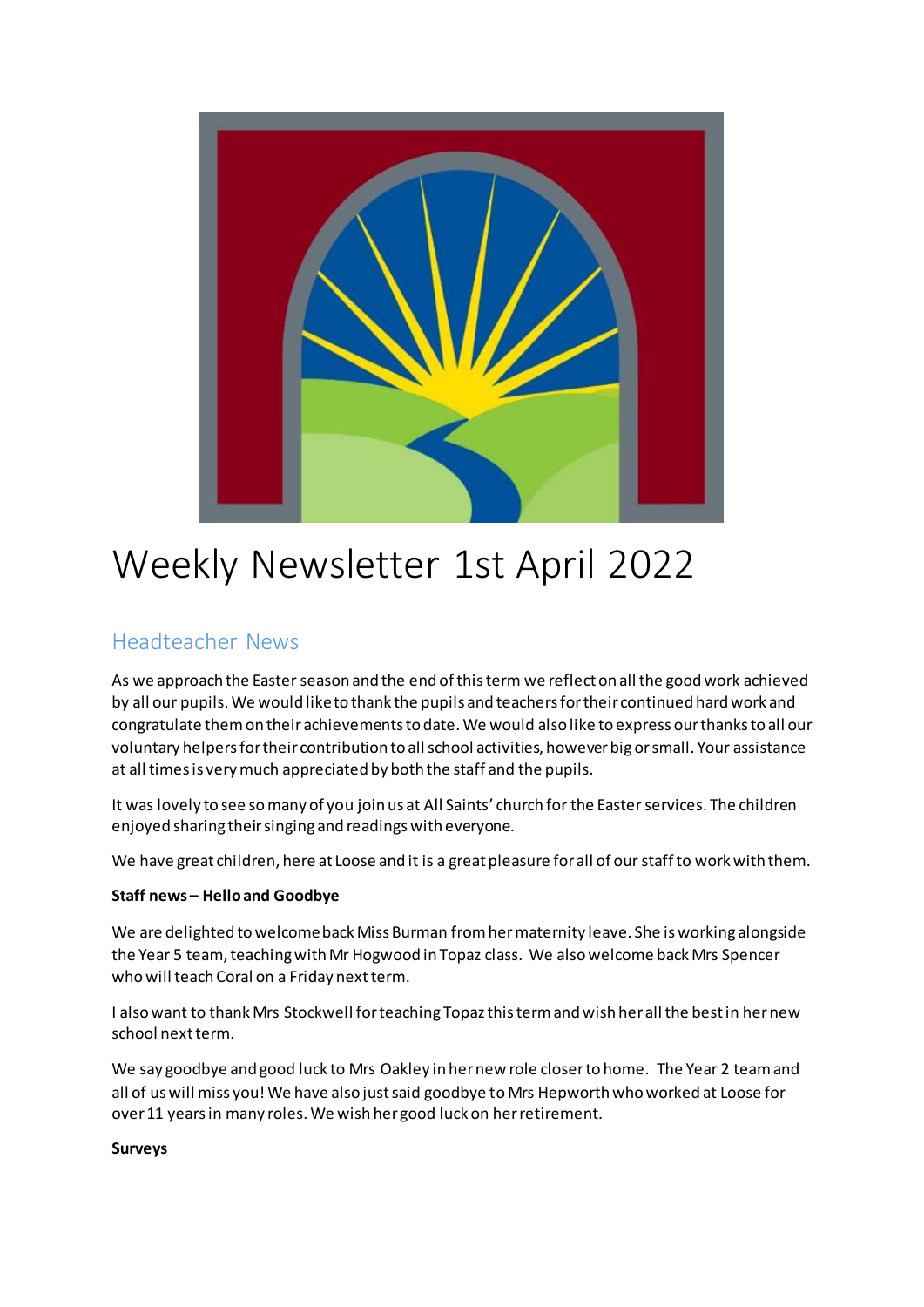Thank you for completing our recent surveys. We really value feedback from our children, staff and parents and will share the findings from these next term. We were pleased that parents report that 97% of children feel safe at school and 94% feel their child(ren) are happy at school. 92% of pupils report that behaviour is good in classrooms and 96% feel any problems are dealt with quickly. These are just a few snippets and we will share more with you once we have fully analysed the feedback. If you would like to talk through any points you made on your survey, please do make an appointment for one of us to call you or meet with you.

#### **Safety Procedures**

We have regular fire evacuation and lockdown practices during the academic year. The children were amazing in the lockdown practice this week and the evacuation last week. Parents are very familiar with evacuation (often referred to as 'fire drill') but not so with lockdowns. All schools must have 'lockdown procedures' in place to ensure the safety of everyone in school. There is a wide variety of scenarios which may trigger a lockdown such as a warning being received of a risk locally, a stray dog, air pollution, extreme weather or an intruder.



We hope you all have a super Easter break and enjoy time with friends and family.

# Deputy Headteacher News

What an incredible term! This term has seen the return of lots of normality to school life and I feel it has been like a breath of fresh air to the school. This week we have had parent helpers supporting with sewing and pizza making in KS2 and just being able to open ourselves up to the community again is something we must cherish. I cannot talk about this term without saying a huge well done and thank you to Miss Mackessack and her team for the 'Loose Gets Lively' event that ran this term. It was an incredible couple of evenings that showcased a huge array of talent we have here at Loose Primary School. It is amazing that due to our dedicated and wonderful staff we are able to hold these sorts of events and create ever lasting memories for children. I wish you all the best for the Easter Half Term and hope you all stay safe and have a wonderful time.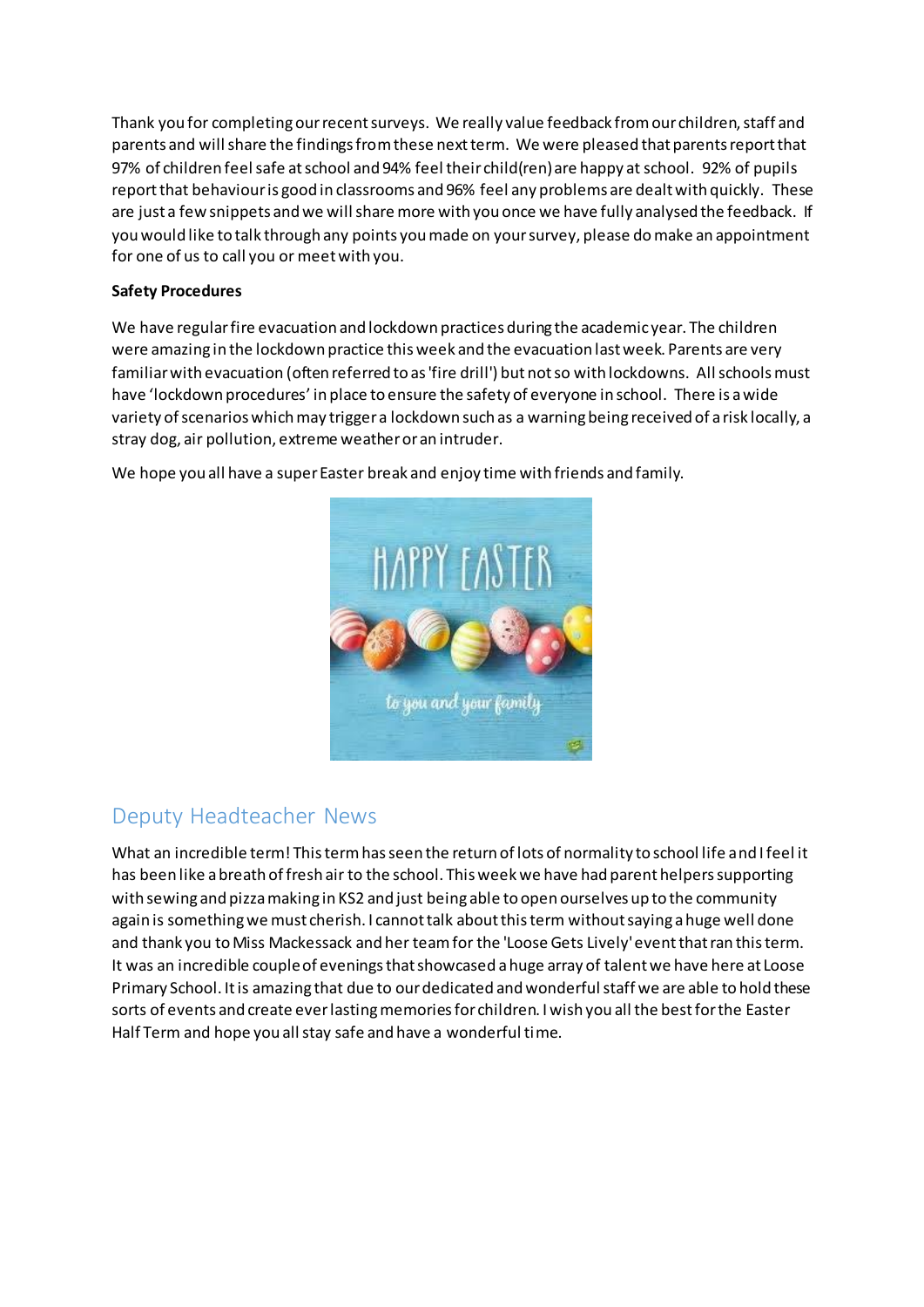

### SATs Term 5

Our Year 6 children have their statutory end of key stage tests during the week beginning 9th May. *Please ensure that your children are in school every day and arrive promptly so that the tests can be administered appropriately*. Please also ensure that the children are ready to do their best by having had a decent night's sleep and a good breakfast each day.

There will also be KS1 SATs during May for Year 2 children so again children should be in school and on time. These will be done across the month.

### Diary Dates

*Term 4*

01 Apr - Last day of term

**Term 5**

- 19 Apr Children back to school
- 19 Apr Year R National Offer Day
- 19 Apr PTA Meeting 8pm Chequers Pub Loose
- 25 Apr Year R Stay & Play Session 9.30-10.30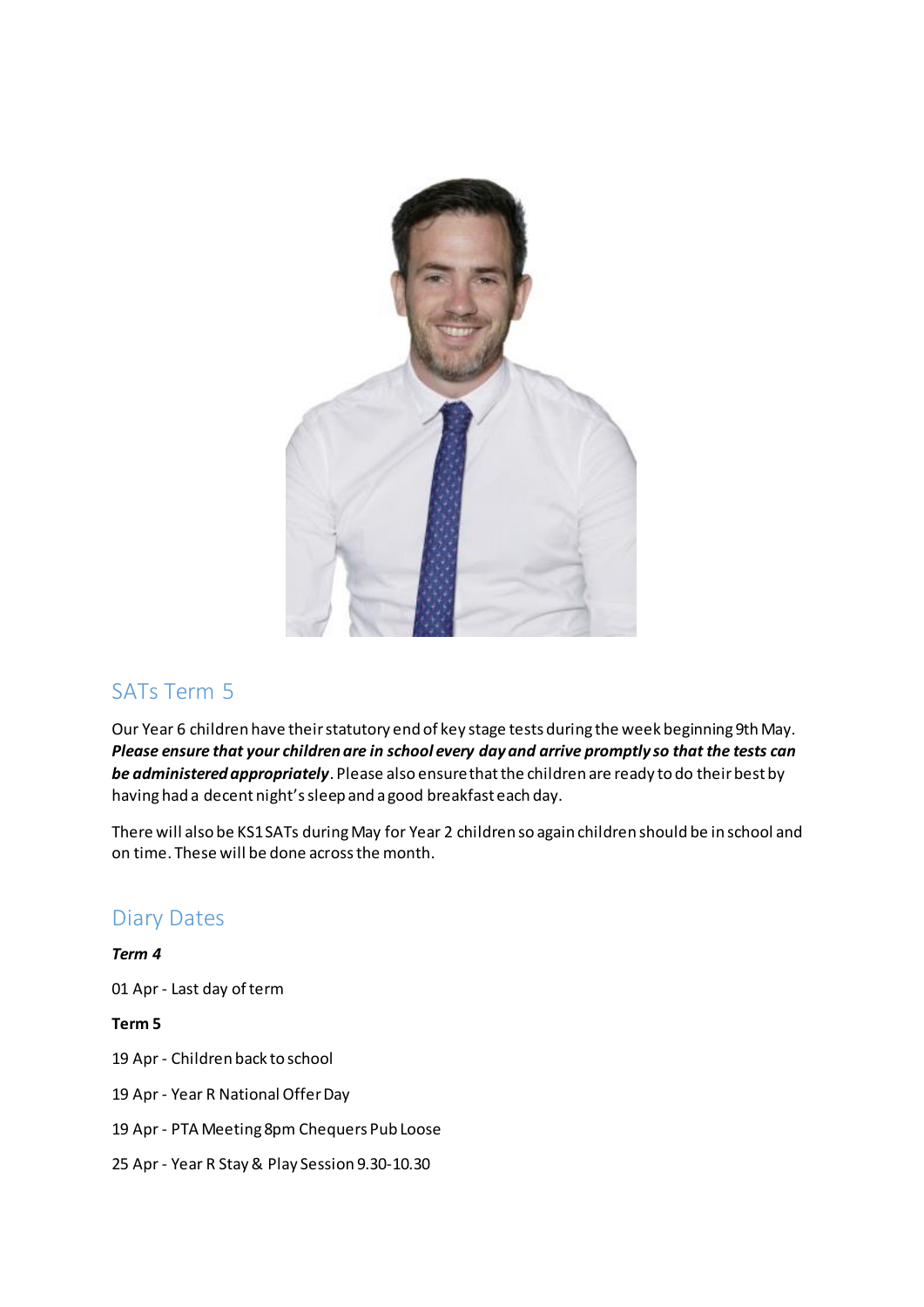- 26 Apr Year R Stay & Play Session 9.30-10.30
- 28 Apr Year R Stay & Play Session 9.30-10.30
- 29 Apr Non School Uniform Day more info to follow
- 02 May Bank Holiday
- *09-12 May - KS2 SATs - All Year 6 children must be in school*
- 10 May Amethyst Class Assembly 9am Orchard Hall families invited
- 17 May Sunstone Class Assembly 9am Orchard Hall families invited
- 18 May Year 4 trip to Horton Kirby
- 20 May Parent Council Meeting 2.15-3pm
- 20 May PTA Disco more info to follow
- 24 May Topaz Class Assembly 9am Orchard Hall families invited
- 27 May Last day of term children back in school Tuesday 7th June



#### Eco Council - Great British Spring Clean

Friday 25th March was the first day of the **'Great British Spring Clean'** organised by 'Keep Britain Tidy'. It runs until 10th April.

Naturally, the Eco Council wanted to get involved and so we made contact with the 'Love Loose -Hate Litter' group run by Mr Chris Lack and Mrs Susan Luckhurst.

The children wanted to make sure that the surrounding community is as environmentally friendly as possible and so wanted to get involved and offer their help.

So, Friday afternoon was spent really usefully, meeting Sue and Chris and then conducting a thorough litter pick of the King George V playing Field. The children collected 4 bags of litter, making the field and the play areas a much more pleasant experience for families and safer for wildlife. Mr Lack commented: 'I was amazed at how much litter the children managed to collect and I loved their enthusiasm! They did a wonderful job and I hope to see you all again before too long.'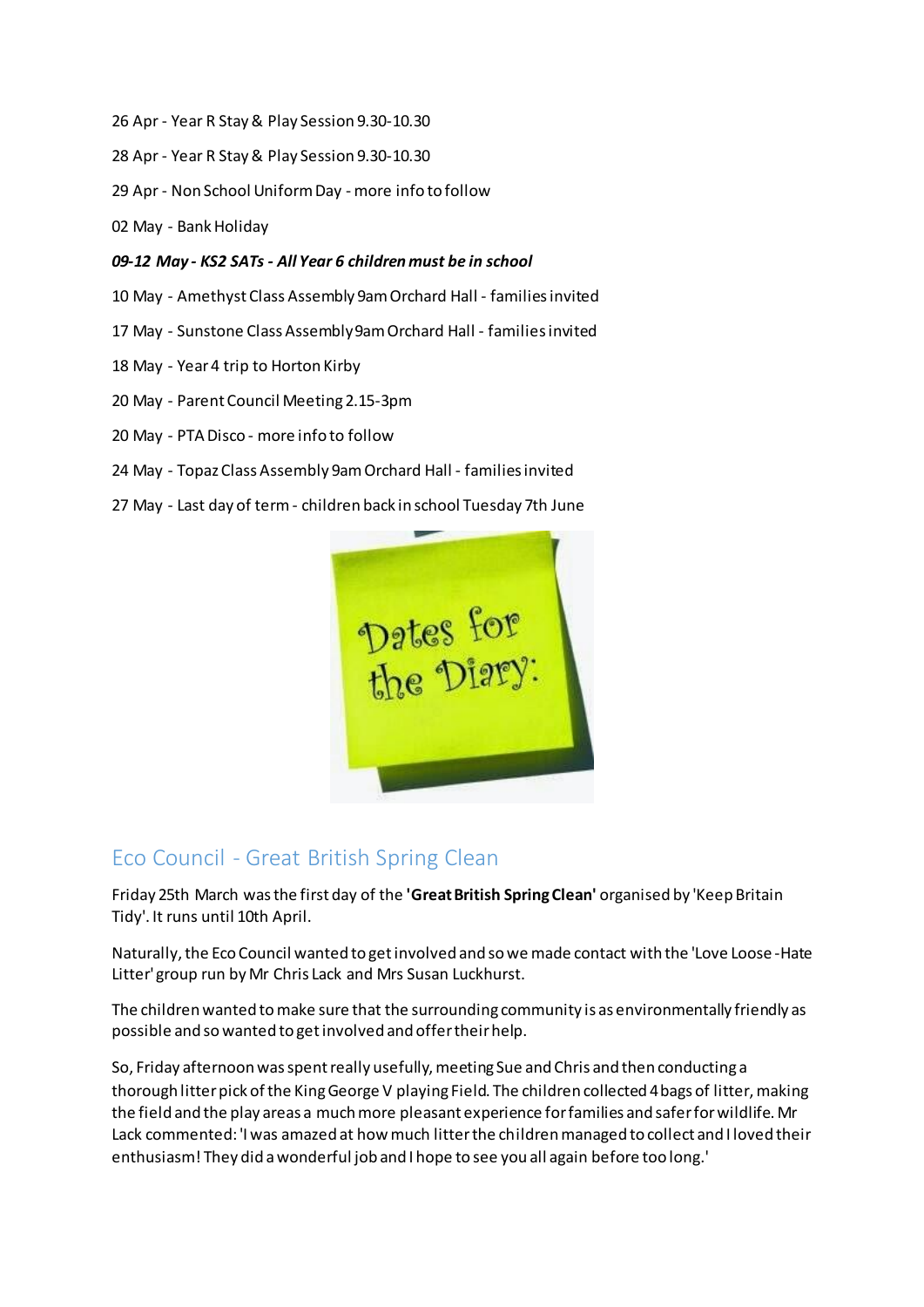Well done to our fabulous Eco Council and if you and your family would like to get involved with the Great British Spring Clean then follow the link below:

<https://www.keepbritaintidy.org/get-involved/support-our-campaigns/great-british-spring-clean>



### Term 4 House Points Winner

1st - Attenborough

2nd - Curie

Joint 3rd - Donaldson & Parks

**HUGE WELL DONE TO ATTENBOROUGH WHO IS THE WINNING HOUSE FOR TERM 4!**

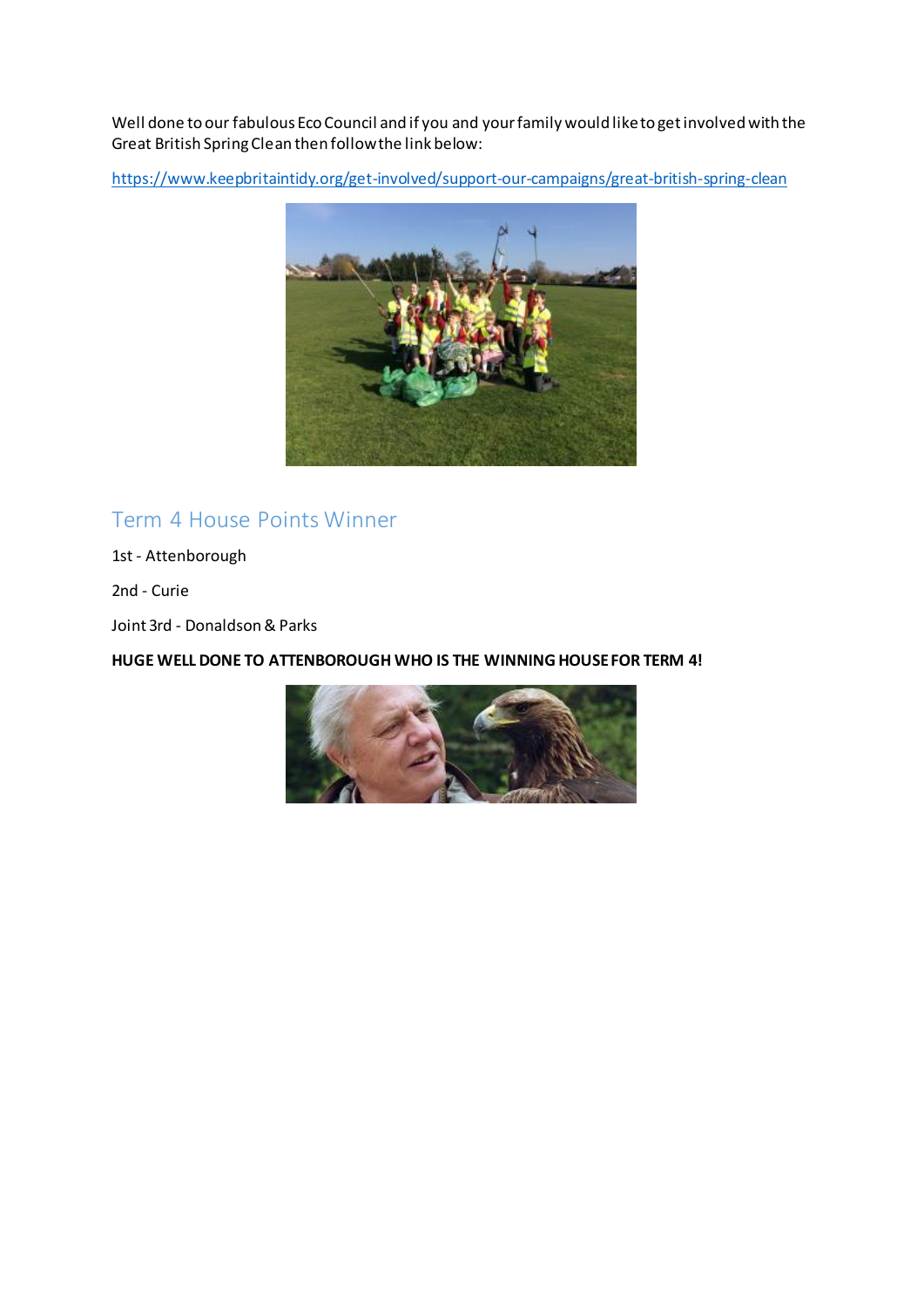#### Term 4 Attendance



#### 96.5% **School Att** 95,45%

| Opal         | 94.02% | Jade      | 95.72% |
|--------------|--------|-----------|--------|
|              |        |           |        |
| Crystal      | 91.96% | Emerald   | 95.50% |
| Pearl        | 94.74% | Ruby      | 95.44% |
| Diamond      | 95.38% | Onyx      | 93.52% |
| Sapphire     | 95.61% | Topaz     | 94.35% |
| Moonstone    | 95.32% | Sunstone  | 95.67% |
| Tanzanite    | 96.84% | Amethyst  | 96.27% |
| Turquoise    | 95.26% | Peridot   | 97.26% |
| Aquamarine   | 96.20% | Zultanite | 97.53% |
| <b>Amber</b> | 95.20% | Quartz    | 95.85% |
| Coral        | 96.60% |           |        |

# Meet our Governors - Katherine Atkinson

I have two children, both of whom went to Loose, but who are now at secondary school. Having been connected with the school for many years, it's good to continue this link as a governor. I'm also the Chair of Governors for another primary school in Maidstone, so I've been involved in school governance for a number of years.

I've worked for Kent County Council for over twenty years, always in relation to Education. In my current role I work as an Assistant Director within the Children, Young People and Education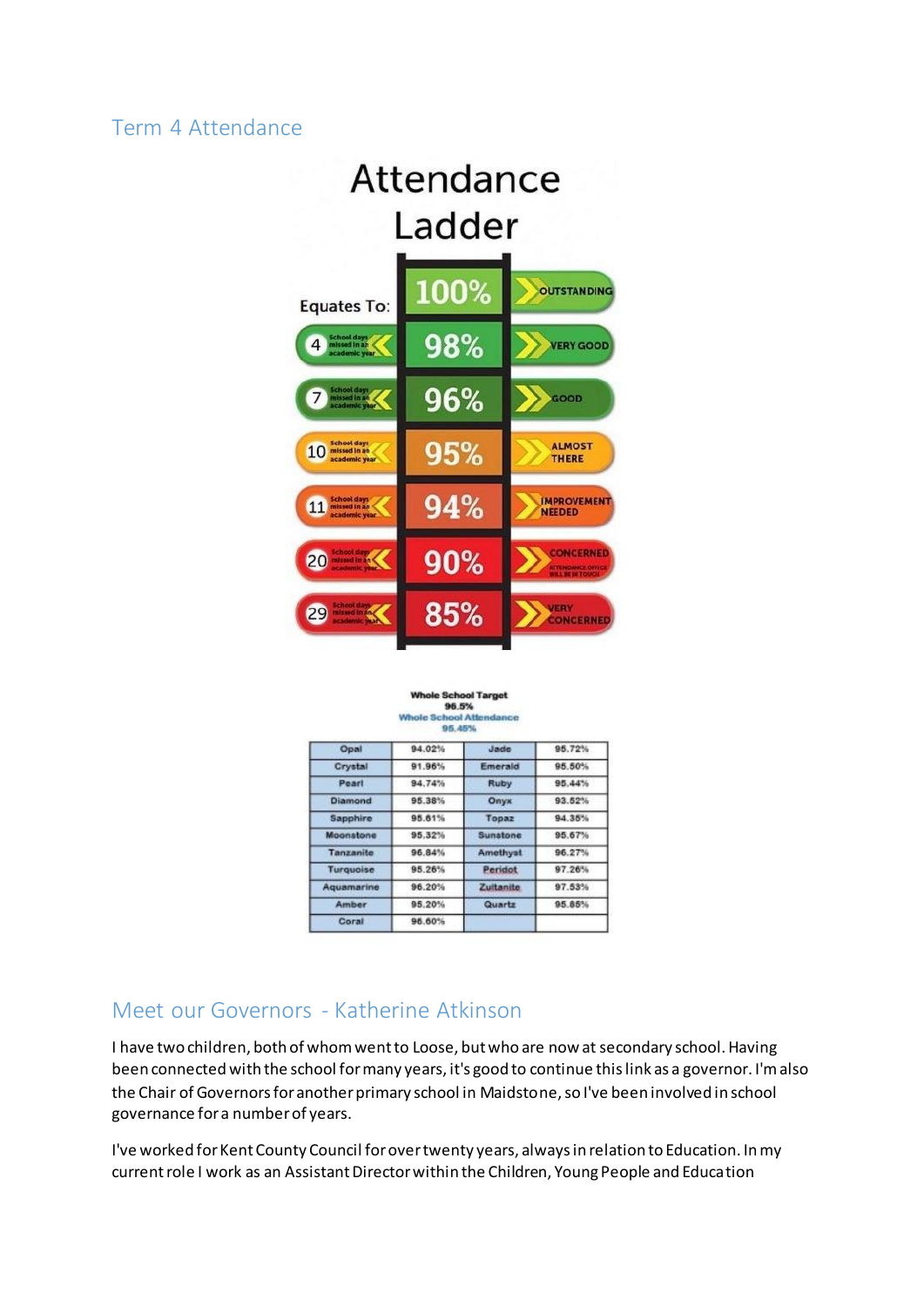directorate, leading on data, reporting, systems and information governance across education, early help and social care.

Having started as a governor at Loose during the pandemic, it's been really rewarding to get back into school over the last few months. Seeing how the school operates and the pride both pupils and staff take in their work is so important.

Katherine Atkinson

# Open Afternoon Today

A reminder parents/carers are invited in to school **today** between 2.00pm and 3.30pm. **Entry and exit will be via the main Loose Road gate only** until the other gates open as normal at 3.15pm, for safeguarding reasons. Come and see your child(ren)'s work & catch up with their teacher. Children can be signed out from the classroom and taken home from 2.00pm onwards. The children will be given a sticker and will not be allowed to leave the building without one. Children cannot be signed out by anyone else unless we have received your written authority in their Learning Journal or you have emailed the office with a message in advance. We look forward to welcoming you all into school again!

# PTA Events & Dates

#### **Lucky Lotto Winner**

Congratulations to Emma Castle - this month's winner!

#### **PTA April Meeting**

You are all invited and welcome to join our next meeting on **Tuesday 19th April, 8pm** at the Chequers pub, Loose village. Come to listen, find out more, chip in or add ideas etc. We would love to see you there.

#### **Loose Primary School Running Club**

Community run next date - Sunday 3rd April 2022, £1 to join in, 5km distance but can go longer or shorter! All abilities welcome. Meet at the Anglesey Avenue bus stop, 8am or 9am outside school.

#### **Save the Date**

Late Summer Festival - Saturday 17th September 2022

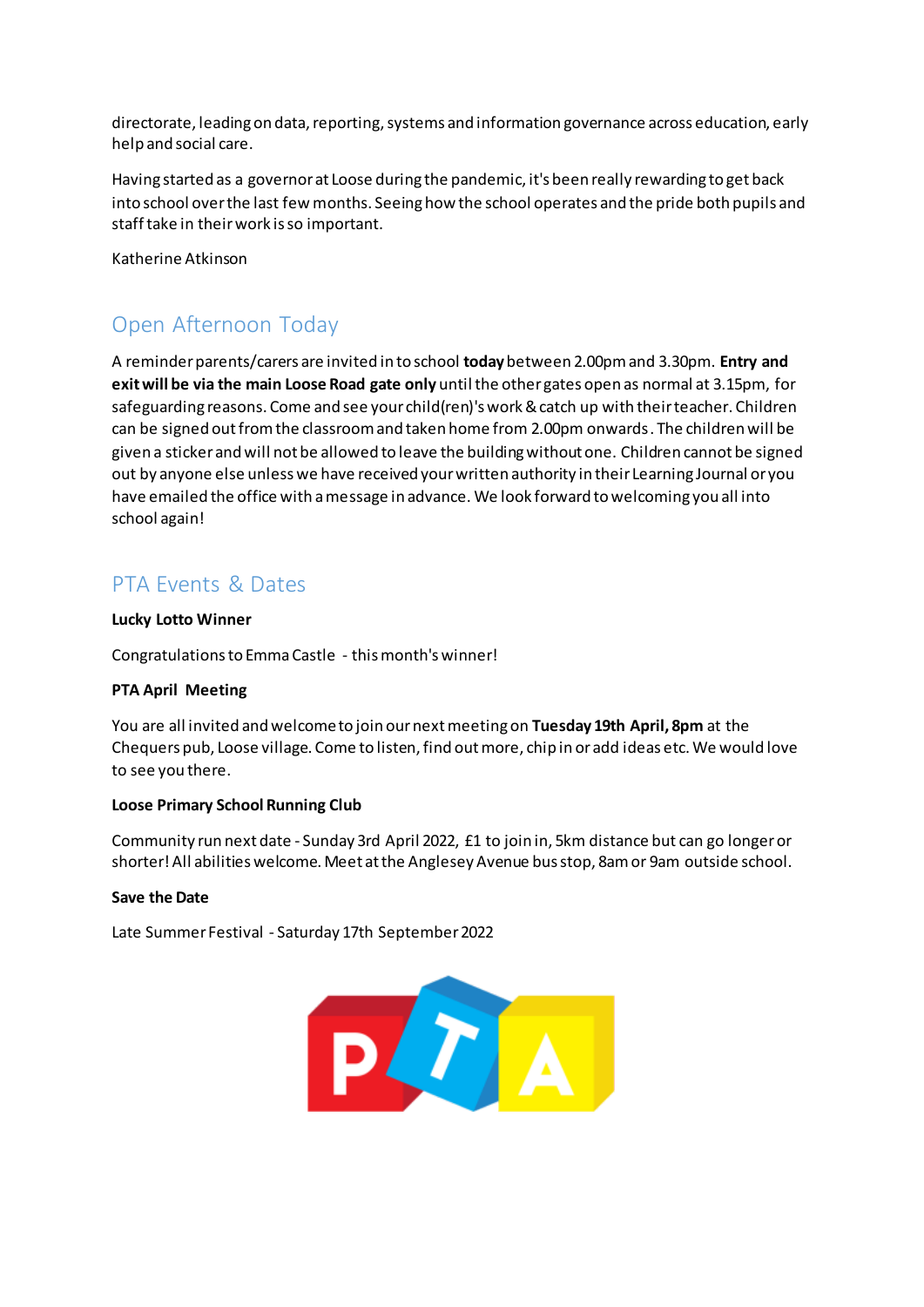# Half Term Football Coaching

Mr Corcoran is offering Football coaching over the Easter Half Term at Coxheath Primary School. We welcome players of all ability and ages from Reception to Year 6. The sessions offered are for 1:1 and small groups and run for one hour. Bookings are going quickly, so please enquire today on [coachedbylc@outlook.com](mailto:coachedbylc@outlook.com).

Dates Available:

Monday 4th,

Tuesday 5th,

Wednesday 13th

Thursday 14th

What we offer:

1:1 coaching

Small Group Coaching

Friendly, Fun learning Environment

13+ Years Football Coaching Experience

F.A Level 2 Qualified Coaching

First Aid Qualified

Insurance Covered

Full Pitch and 7aside and 9aside Goals